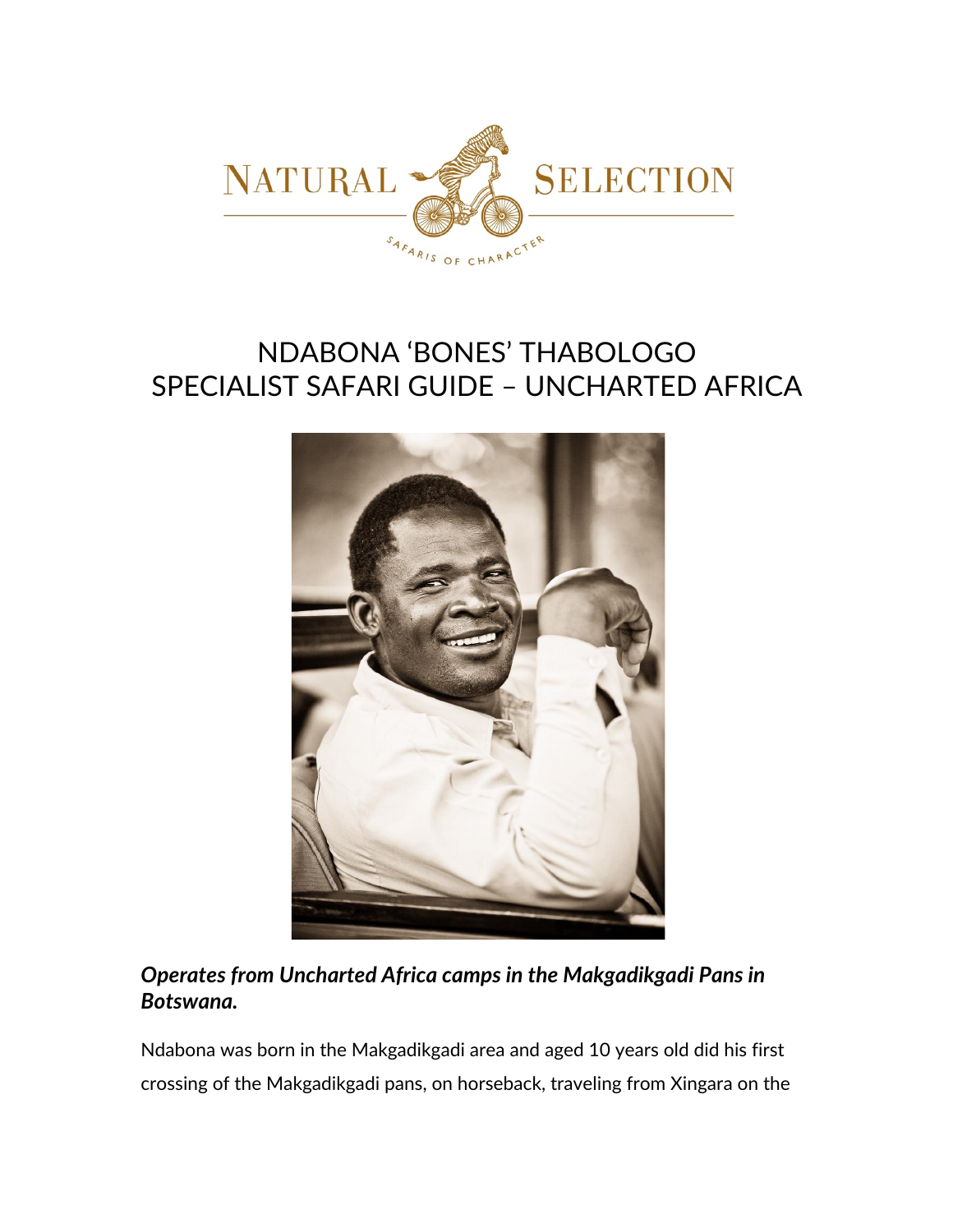northern side to Rakops in the south. It was here, guided by elders and travelling at night under a full moon, that he decided he would one day be a guide in this unique region of Botswana.

He found this opportunity in 1999 when he became a guide with Uncharted Africa Safari Company, starting out of Planet Baobab and then heading the guides at Camp Kalahari. Ndabona (or Bones as he is known) has been guiding for 22 years and he has guided at Camp Kalahari, San Camp and Jacks Camp. He draws on a rare and comprehensive insight into the Makgadikgadi area, afforded by a lifetime's commitment to his environment.

#### *Years of guiding experience*

Bones has been guiding in the Makgadikgadi Pans area since early 2000.

#### *Regional knowledge and expertise*

Makgadikgadi Pans, Kalahari Desert in Botswana.

## *Ideal for accompanying*

Adventurous families, multi-generation family travel, couples, solo travellers, small groups, photographers, journalists.

## *Areas of special interest*

Wildlife, Makgadikgadi Salt Pans, Kalahari Desert, baobab trees.

#### *Experiences & Expertise*

- Bones has been working and guiding in the Makgadikgadi Pans since 1999.
- He trained under Ralph Bousfield and is an expert tracker.
- Expert on exploring the empty expanses of Botswana's Kalahari Desert.
- He is the senior guide at Camp Kalahari.